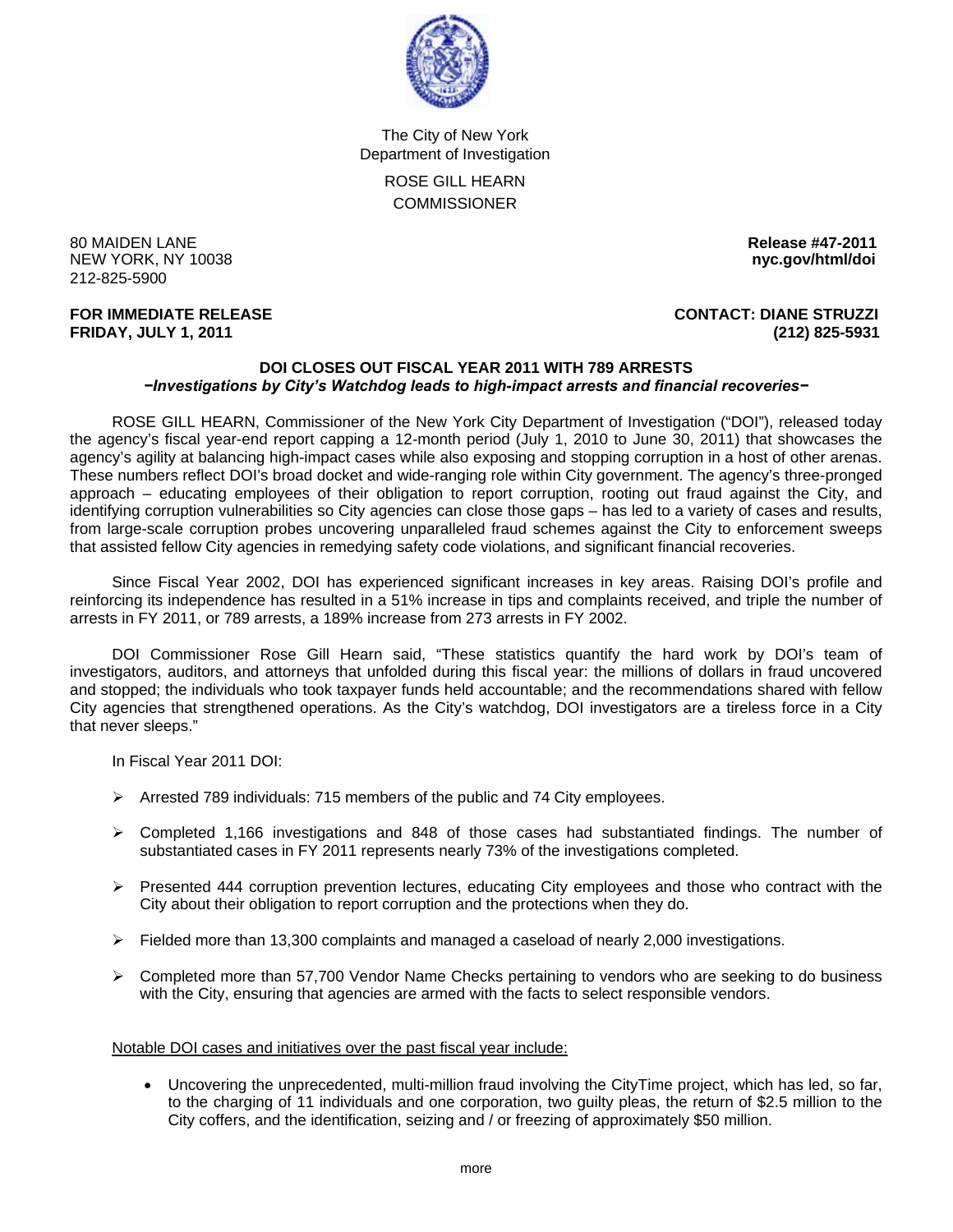- As part of a \$5 million agreement with DOI, Bovis Lend Lease has paid \$3.2 million to date to compensate the City for overcharges on construction projects; and Schiavone Construction has paid nearly \$540,000 to reimburse DOI for the cost of doing its investigation into a public works hiring fraud involving the company.
- Enforcement sweeps with the Fire and Buildings departments to remedy languishing safety code violations, leading to more than 170 arrests resulting in the remediation of the safety violations at issue in those cases, and tens of thousands in fines ordered.
- Stopping an elaborate day care fraud ring involving corruption in three City agencies and resulting in the shuttering of more than 20 day care centers due to safety violations, nine guilty pleas, and federal prison sentences for two defendants so far.
- Exposing an \$8 million food stamp fraud that led to the arrest of four individuals, including two City employees.
- The arrest of former City Councilman Hiram Monserrate on charges of abusing discretionary funds to support his political campaign.
- More than a dozen bribery arrests and prison sentences in a range of cases, including:
	- **Based on tips from City employees, DOI arrested restaurant owners, homeowners, and** contractors charged with offering cash payoffs to individuals they believed were City inspectors who could help them evade health and building code violations. In fact, these "inspectors" were undercover DOI investigators.
	- A City Correction Officer was charged with soliciting a bribe from a Rikers Island inmate by claiming he could secure the inmate's release in exchange for cash or drugs.
	- A former NYCHA construction project manager was charged in March 2011 with soliciting a bribe for approving a contractor's brick and repointing work.
	- A former ACS project manager was sentenced to a year and a day in federal prison for accepting bribes to assist principals of a design and construction company with obtaining construction contracts for ACS child care facilities.
	- A construction worker was sentenced to six months of weekends in jail for bribing a DOI undercover investigator in a failed attempt to obtain a City crane license.
- Housing tenant fraud cases that resulted in more than 75 arrests associated with more than \$1.8 million in theft. Most importantly, those fraudsters displace citizens who need and are awaiting precious public housing. Thus, these cases remove people not eligible so that people in need can gain housing for their families. Since 2002, DOI has arrested more than 640 individuals on tenant fraud charges and uncovered the theft of more than \$13 million in housing benefits.
- The release of a comprehensive report detailing whether there was a work slowdown during the December 2010 blizzard clean-up. DOI found no actual evidence of an organized slowdown. The City did face serious problems with the cleanup, many of which were discussed in the report.
- Results from DOI's frontline efforts in uncovering and stopping mortgage fraud, which led to two defendants facing significant prison times. One defendant was sentenced to 10 years in prison for his role in the theft of more than \$600,000 in mortgage funds and, in a separate case, a second defendant was sentenced to between three and nine years in prison for deed theft and attempted mortgage fraud.